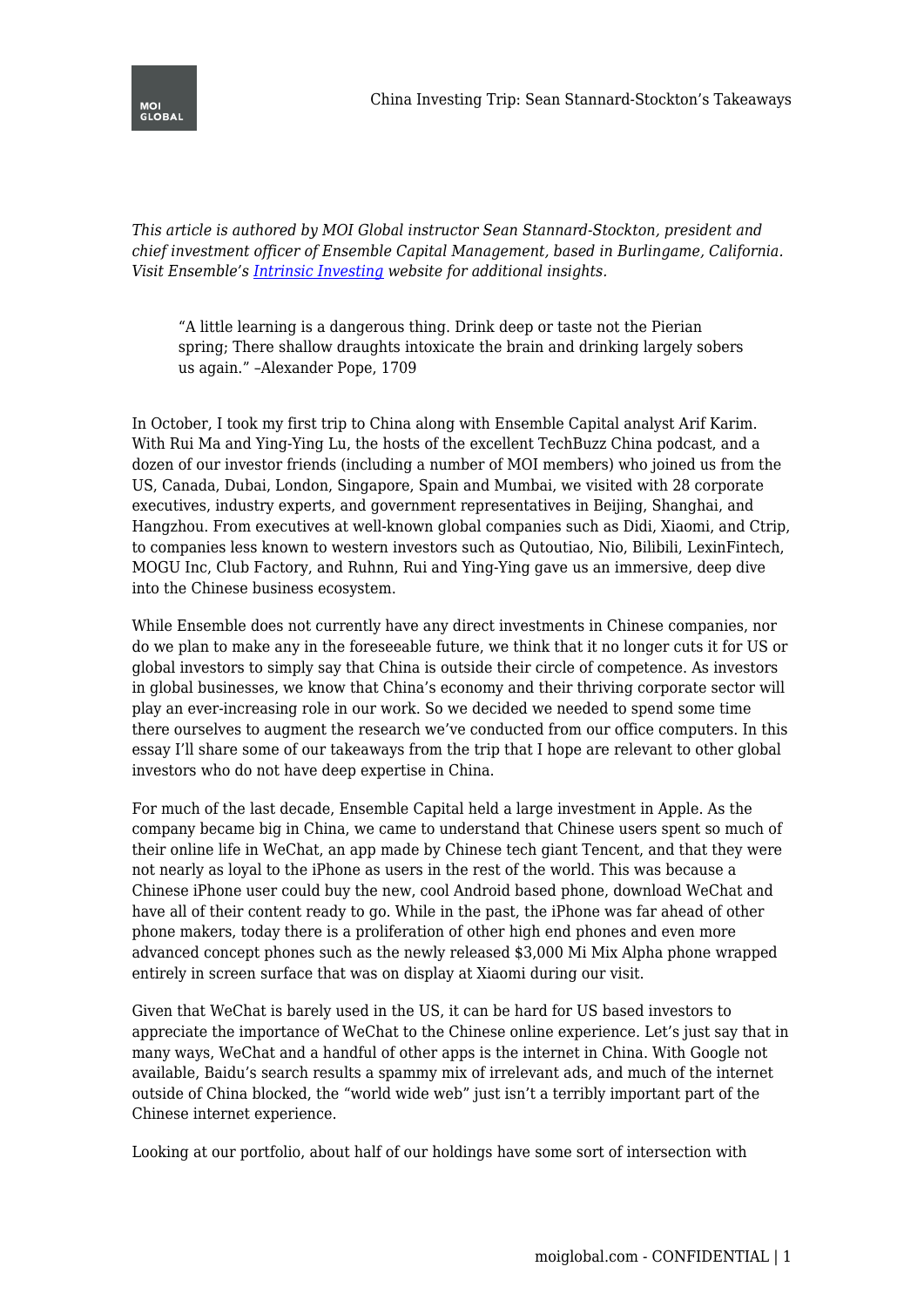

China. In some cases, it is companies like Tiffany or Starbucks who have material sales into China. Other times it is businesses like Netflix or Google, who do not do business in China, but which possibly could over the long term. And then there are businesses like Mastercard, which after being blocked out of China and watching it become the only country with a non-Mastercard/Visa-based, robust digital payment infrastructure, now finds itself facing possible competition with these Chinese tech/payment giants in emerging markets or even in the US where "we accept Alipay" stickers have started to pop up in some locations.

Many investors don't appreciate the level of latent knowledge they already have about a company or industry before they start researching. For instance, most Americans would know before they even started researching a company like Starbucks that coffee can be bought at lots of different retailers, but the nuanced difference between buying coffee at Starbucks, McDonald's, Dunkin Donuts, Peets or a Third Wave coffee shop is something American investors already understand intuitively. There is even knowledge you don't know that you know. For instance, American office workers don't order coffee for delivery all that often. Why is that? Many American investor may not even be conscious of the fact that this is true in large part because the vast majority of American companies offer free coffee on site to their employees. But this is not true in China and so while it might seem strange to Americans that ordering coffee for delivery is big business in China, the reason has to do with subtle but important cultural differences that are entirely understandable if you take the time to learn about them.

As you read the rest of this essay with our takeaways, don't get the impression that we're experts on China. Our hosts for the trip very much are experts on China and if you are an English speaking investor who wants to expand your circle of competence related to China, we strongly recommend you listen to their excellent TechBuzz China podcast.

If you look back to the quote opening this essay, you'll note that we are acutely aware that a little knowledge can be a dangerous thing if you believe that your little bit of knowledge makes you an expert. But the only way to become an expert is to wade through the early phase of having a little knowledge, recognize that you may have a tendency to get "drunk" on this knowledge and then keep learning more until you come out the other side and are "sober" again.

43% of the revenue of the S&P 500 comes from outside the US. Global markets have become far more correlated to each other as the world has globalized. With the major global economic engines now being China, the US and the EU, it is critically important that all active equity investors recognize that if China is not currently in their circle of competence, it is time to start building that competency now. And while a week long trip won't do the trick, nor will sitting at your desk reading research reports.

While there are of course many, many things large and small to know about China, we came home with more crystalized thoughts about four key themes.

- The rise of local Chinese brands
- Social Commerce vs E-commerce
- The Two Chinas
- The context that allowed for China's rapid growth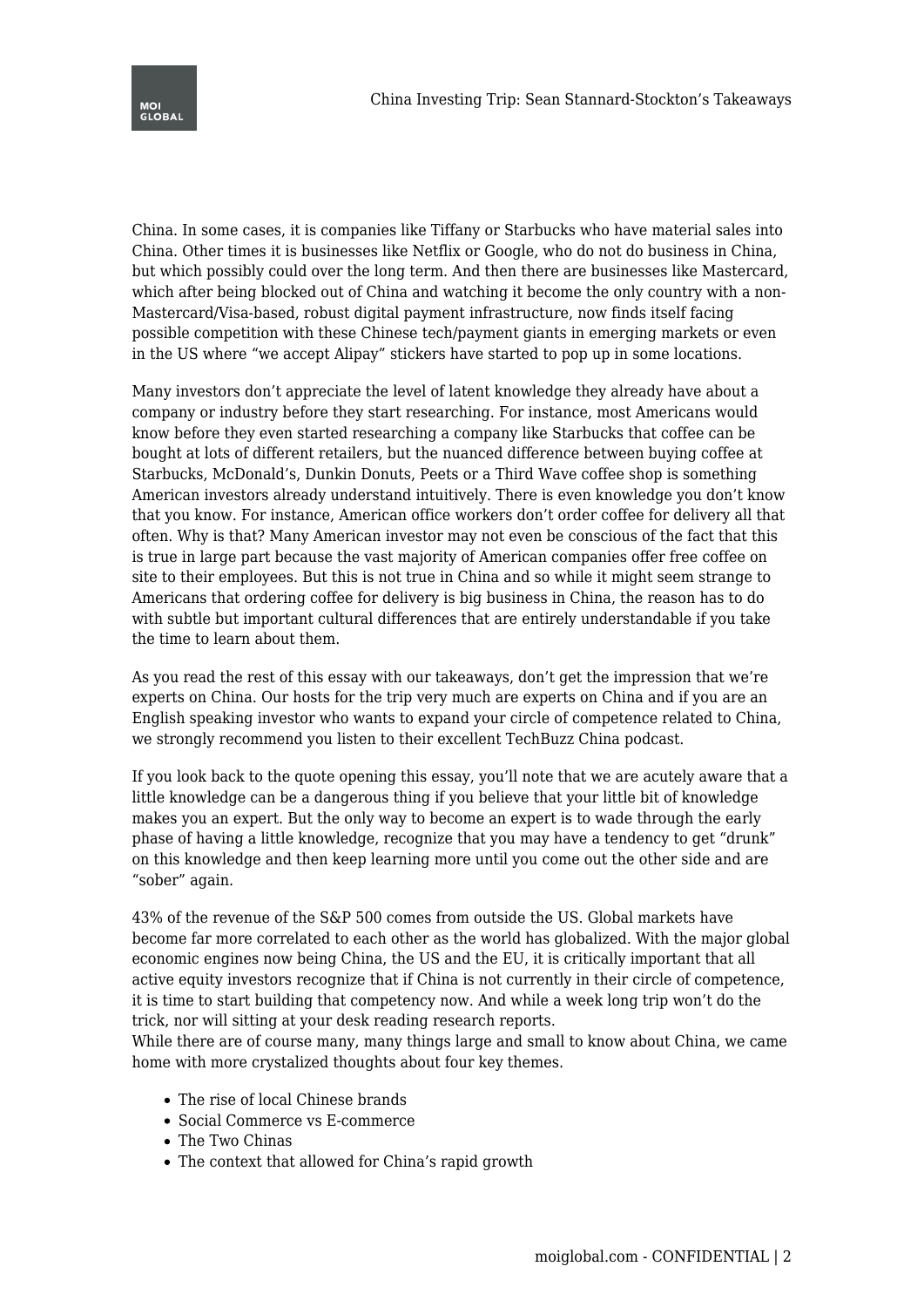

## **The Rise of Local Chinese Brands**

Over the past thirty years, emerging market GDP growth has been faster than US GDP growth. Yet the US stock market has outperformed emerging markets. One important reason for this is that US listed companies have captured a significant portion of non-US economic growth. In the early 1990s, about 24% of S&P 500 revenue came from outside the US, while today that mix stands at 43%. In our own portfolio, the majority of our holdings generate at least some of the demand for their products and services from China and other emerging markets.

In China in particular, the rise in per capita GDP has been astounding. Chinese consumers have used their rising income to purchase more products, with US based companies capturing a significant portion of this growth. Whether it is cars, luxury products, consumer goods, baby formula, or snack food, developed market companies have benefited handsomely from the rise in Chinese consumer spending.

But this easy fuel for growth may be coming to an end, even if China's economy reaccelerates. The fact is that China's locally produced products are rising quickly in quality. While in the past, Chinese consumers allocated a significant portion of new spending to developed market brands due to their significant quality advantage, today Chinese consumers are being presented with quickly improving local brand quality, which is blunting the degree to which Chinese economic growth drives sales of develop market products. The number of examples of this trend we heard about during our trip were numerous.

At Nio, a Chinese electric car company, we got to test drive their new SUV, which from a consumer experience was on par or better than the driving experience of US and European made electric cars (whether Nio can survive financial is a different question). During our visit, a Nio representative talked about how Apple didn't initially have to advertise in China because there was no real high end smartphone competition. But today Apple needs to advertise heavily due to prevalent high end, Chinese made smartphones. But while Apple had a large head start in this regard, Tesla only had about 24 months of being the only quality electric car brand in China, before Nio and others emerged and forced Tesla to start advertising heavily.

Our contact a TalkingData, a third party data intelligence provider, described the way that Chinese made cosmetic brands are exploding in popularity. According to their data, lipstick sales are up an astounding 150% over the last year. But while developed market cosmetic brands may be seeing strong growth in China, they certainly aren't seeing 150% year over year growth because high quality, local cosmetic brands are capturing most of the growth. With the price for a comparable Chinese cosmetic product at about one third of foreign brands, now that quality standards are rising quickly Chinese consumers are allocating more and more of their spending locally.

This idea is true at the concept level, not just the product level. For instance, while you may have read about Costco's huge first day opening of their first store in China, MissFresh is a Chinese grocery shopping concept already thriving in the country. With micro warehouses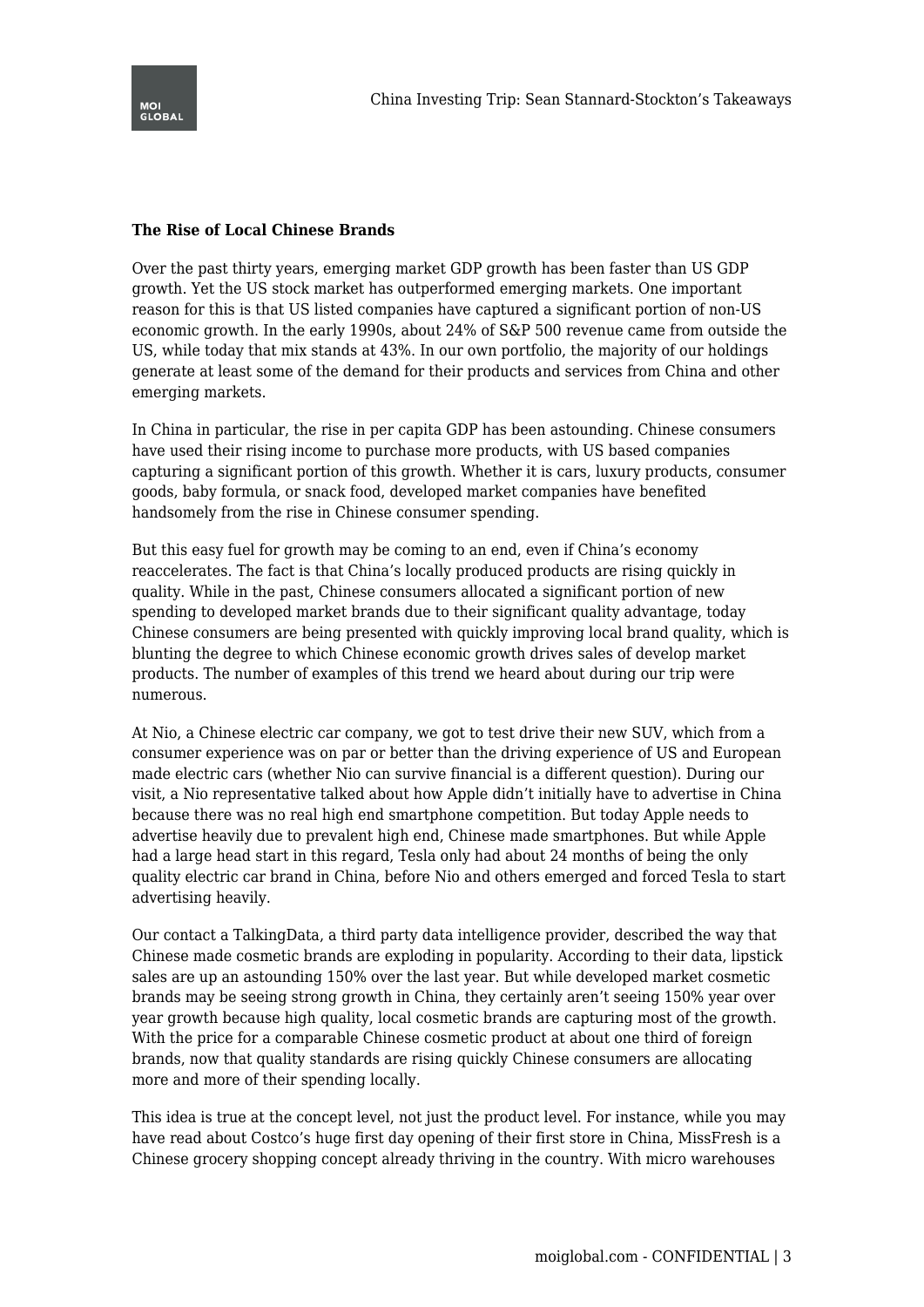

located close to consumers and delivery available within 30 to 60 minutes, Costco is entering an already competitive market. Given Chinese households often do not have extra storage space to put away a month worth of bulk purchases from Costco, the MissFresh model may prove to be better suited to the Chinese consumer especially as it is likely they will be able to consistently source high quality local Chinese made products more effectively and efficiently than Costco, at least for some time.

During our visit to Qutoutiao, an online content aggregator, the executive talked about how consumers are rotating to local instead of global brands. In their view, Chinese companies are not nearly as good at marketing as western companies. But today, consumers are learning about locally produced brands via online influencers and what are called Key Opinion Leaders (KOLs). The original distinction between an influencer and a KOL was that an influencer is native to social media, while a KOL is someone who has established expertise offline that they bring to social media, although this distinction has faded over time. As we see with the growing impact of influencers like Kylie Jenner in the US, KOLs are providing a platform to expose Chinese consumers to locally produced brands that they may not have heard of previously. The growing importance of social commerce vs traditional ecommerce is a topic we'll discuss further below, but at this point it is important to recognize that it is the combination of rising local product quality along with a newly emerging way to expose these local products to Chinese consumers that is one of the main reasons for the shift of wallet share to Chinese goods.

What all of this means, is that investors in multinational companies, particularly those selling consumer branded products, should not count on a continuation of solid growth contribution from China. Between a slowdown in total Chinese growth and a mix shift towards the purchase of locally produced goods, it is quite possible that China may cease to be a contributor to growth entirely for many Western consumer product companies.

It is worth noting that one category that was repeatedly cited as not being impacted by this trend was luxury products. Given the extremely long heritage (on the order of 150 years or more in many cases) of many global luxury companies, it isn't possible for a new local Chinese luxury brand with similar heritage to emerge overnight. Therefore, it seems likely that Western luxury products will be relatively immune from the shifts we've described, at least for many years.

## **Social Commerce vs E-Commerce**

While 20 years ago, Chinese companies often followed trends set in the US and Europe, today it is important for western investors to pay attention to business and technology trends that are emerging first in China as leading indicators of what may occur in the US and EU. For instance, while many Americans may look at Amazon Go's cashier-free stores as an innovation, Alibaba's cashier-free Hema stores began being tested over three years ago. Today they are approximately 10 times as many Hema's as there are Amazon Go locations and Hema stores are more varied in their offering with onsite shopping, delivery, freshly prepared food and even live seafood broadly available.

While Western investors are still generally focused on the rise of e-commerce and its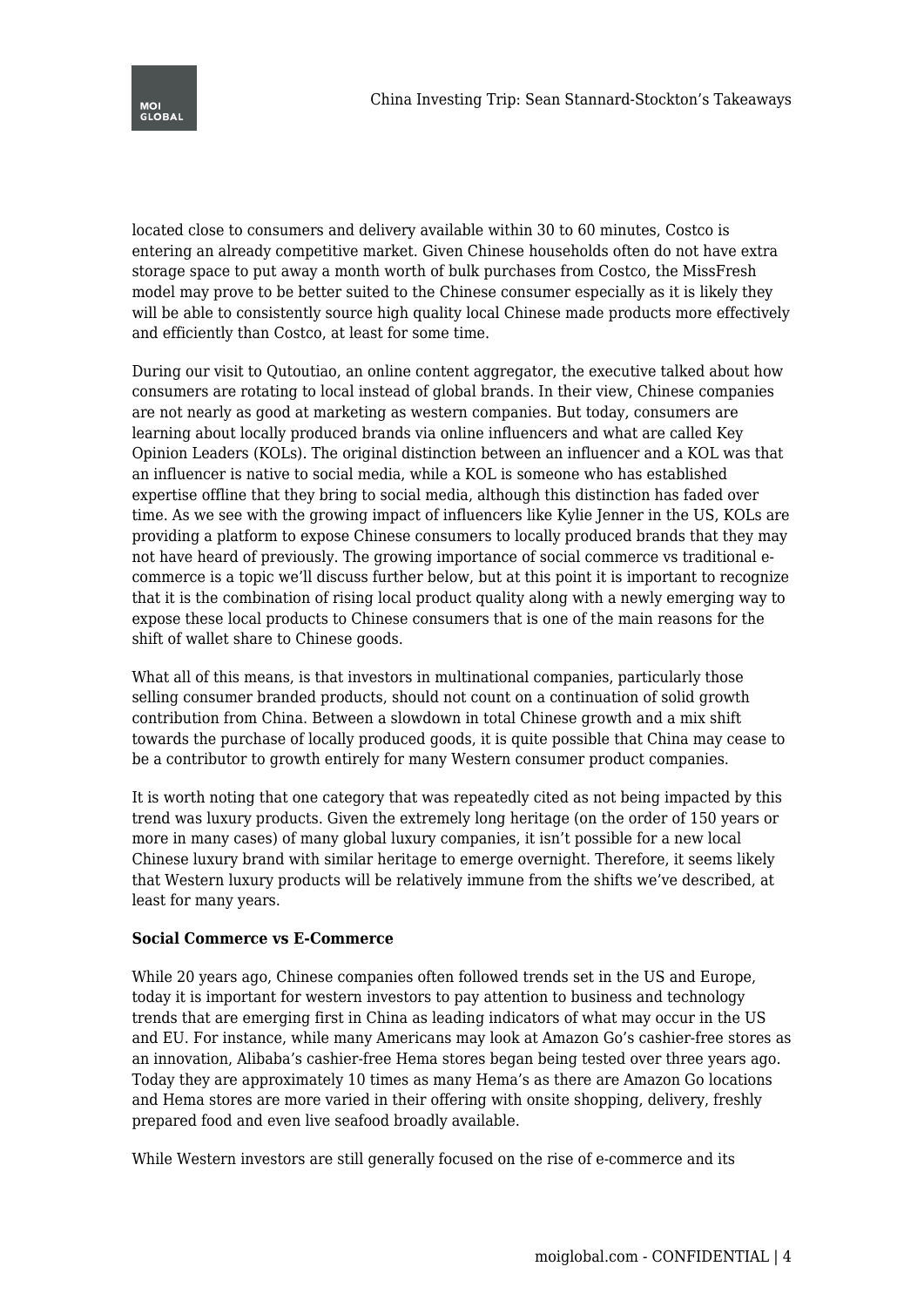

displacement of bricks and mortar retail, the Chinese consumer economy is rotating from ecommerce to social commerce. In a classic e-commerce environment such as Amazon, consumers go to a particular website which is an online version of a store. Whether a "mall" type demand aggregation platform like Amazon.com on which third parties can list items, or a more traditional brand website like Nike.com, e-commerce has been around for over 20 years.

But social commerce on the other hand is a more diffuse model of online retail that does not directly map to offline retail in the same way as e-commerce. For a US example, Kylie Cosmetics exploded in popularity, doing half a billion in revenue in its first two years of existence, through a social commerce strategy. While KylieCosmetics.com is an e-commerce website, it is Kylie Jenner's social media empire that drives sales. Rather than seeking to attract visitors first to an e-commerce website the way that Amazon and other online retailers traditional have, Kylie Cosmetics reaches consumers through social media platforms. Importantly it is not just the Kylie brand's own social platforms driving users to their e-commerce site, but rather a huge network of fans that have created a cross platform brand that is far more multifaceted and dynamic than a simplistic "online store" in the model of Amazon.com.

According to the Internet Society of China, social commerce is expected to be a \$300 billion market in 2019, making up 20% of the country's e-commerce. However, with the segment growing at over 60% a year, it is forecast to reach 30% of e-commerce in 2020.

Social commerce may seem on the surface like a buzz word for e-commerce companies that advertise on social media. But it is far more robust than that. Importantly, social commerce companies are playing a different game than traditional e-commerce. While B2C or "direct to consumer" (DTC) business models characterize most of developed market e-commerce, B2K2C or "business to KOL to consumer" is driving Chinese social commerce. Rather than using digital tools to access customers directly in the e-commerce business model, social commerce companies utilize both digital tools as well as the broad ecosystem of social media users to drive awareness and sales.

At social commerce companies we visited such as Ruhnn and Mogu, the business strategies discussed by the executive teams was fundamentally different from a traditional ecommerce strategy. In both cases, they viewed their job as supporting and facilitating their KOLs rather than being focused primarily on the end consumers (thus the B2K2C rather than B2C business model). One executive at Mogu pointed to JD.com as the traditional Chinese e-commerce company and explained that shopping at JD.com (much like shopping at Amazon.com) is a solitary, not social experience. Since shopping has been a social experience around the globe since far before the rise if the internet, the idea that social commerce is not a fade, but actually a more traditional form of shopping than e-commerce makes a lot of sense to us.

For developed market investors, it is important to recognize that consumer sales in China are not just shifting from offline to online, but from e-commerce to social commerce and that the skill sets and competitive advantages of social commerce success are quite different from traditional e-commerce. And just as importantly, the Chinese experience suggests that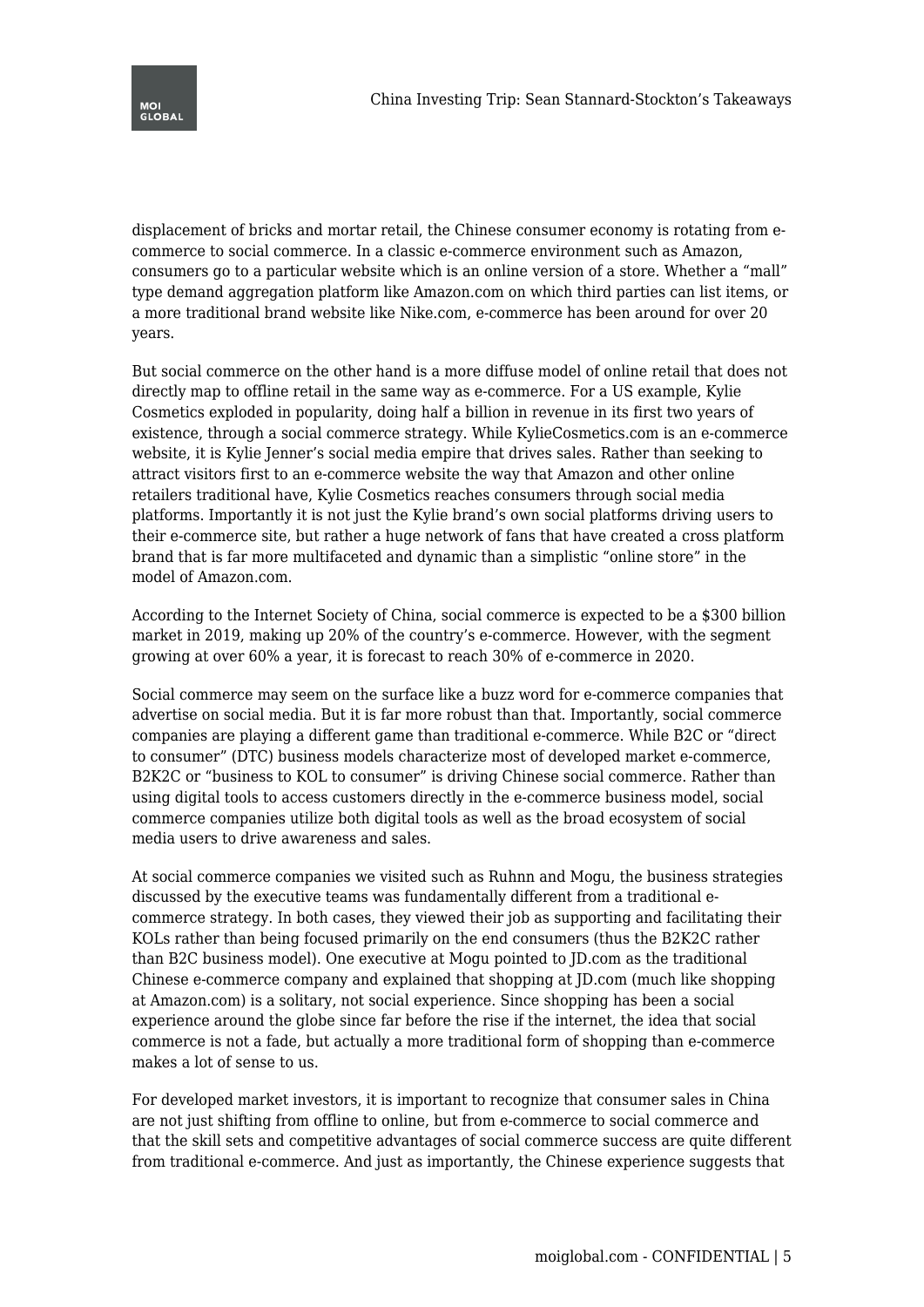

American and European e-commerce companies may be on the verge of shifting from benefiting from a secular tailwind of offline commerce coming online, to a secular headwind from the rise of social commerce.

## **The Two Chinas**

Any American knows that business dynamics and consumer preferences are different if you compare say New York city to Gackle, North Dakota (rated by one online travel guide as the most picturesque and interesting small town in the state). So the idea that there is more than one America or more than one China as it relates to business and consumer analysis should not be surprising. However, the range of business and consumer experience in China is far wider than within developed economies.

Chinese cities are referred to as part of a Tier system. While this system is not official, Tier 1 and 2 cities have massive populations, robust economies and more or less look and feel like developed market. Yet much of the rest of the country is truly an emerging economy with consumers who live an economic experience far removed from that experienced in the US and EU.

During our visit to Shanghai, a city with 22 million people making it bigger than the New York metro area and twice as large as any other US metro area, I was struck by the fact that life there not only did not feel in the least like a developing economy, but rather that it felt like a more advanced economy than those found in most of the developed world. Yet, even venturing to Tier 2 Hangzhou, the location of Alibaba's headquarters, the developing nature of China's economy was apparent.

Depending on how you segment the demographics, between 100 million and 400 million of the 1.4 billion population live within a "developed economy". With approximately 300 million people in the US and 500 million in the EU, it is a fair approximation to say that "developed China" is a very meaningful developed market and of course it is growing faster than the US or EU.

However, there is also "emerging China". In recent years, it has been growth fueled by the emerging parts of the economy that has driven a lot of growth. Yet western investors need to be careful about their circle of competency. Recognizing that there are two Chinas is an important first step in understanding what parts of Chinese business and consumer behavior is within your circle of competence.

As an example, here is a quote from business consultant Andrew Cameron as reported in China Briefing: "A coffee brand in a Tier 1 city like Shanghai does not need to sell the idea of a coffee shop to consumers, as there is already a Starbucks store at every corner of the city. However, the same coffee shop entering a lower-tier city such as Urumqi, may be required to sell the product and *the experience of consuming coffee*, as well as the brand itself."

In both New York and Gackle, North Dakota, Americans understand the experience of consuming coffee. While there is not a Starbucks in Gackle, it is a good assumption that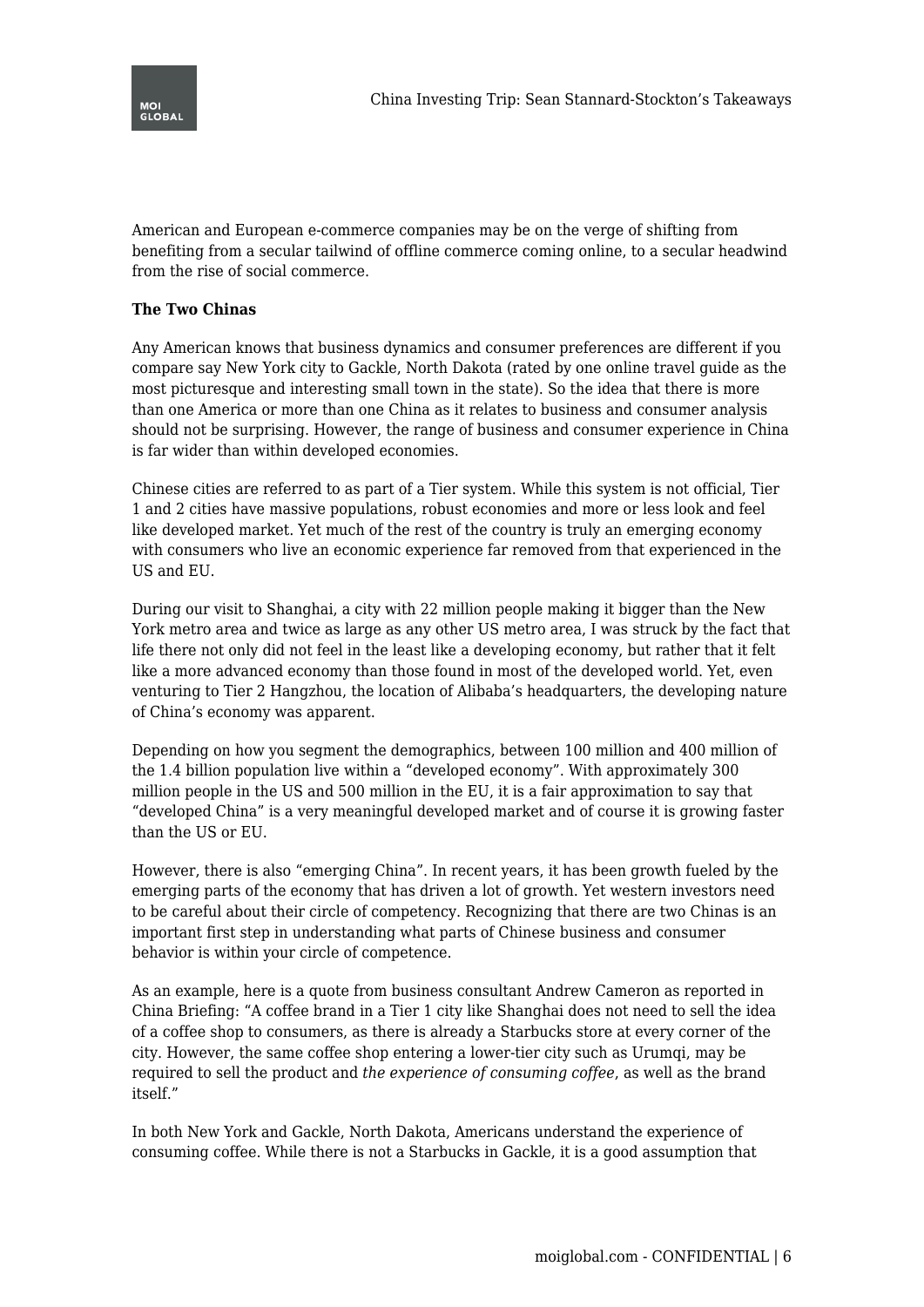



every resident knows what Starbucks is and has been in one of their stores. But this sort of assumption will take you wildly off course in China.

Western investors need to neither over nor underestimate their ability to gain competence in Chinese business. Developed China is far more like the West than many western investors appreciate, yet most of China is developing and both conscious and unconscious assumptions can be misguided.

When we visited with executives of Ctrip, which until recently was widely understood as the leading online travel company, similar to Booking Holding, I asked why it is that Meituan has grown so much faster and now books more hotel room nights than Ctrip. I knew that Meituan was more focused on smaller cities (developing China) while Ctrip was more focused on affluent customers in big cities (developed China). But I didn't appreciate just how different these markets are.

The executive explained that she had grown up in a Tier 5 city and that this was the sort of market where Meituan was thriving. It makes intuitive sense that the hotel inventory there is quite different than in Beijing or Shanghai. But then she said that many of the hotels booked via Meituan are rented by the hour. The group of western investors in our group froze as from our perspective it appeared that the Ctrip executive had just accused Meituan of facilitating prostitution, since in America this is the connotation of hotels that rent by the hour. But the Ctrip executive went on to explain that in her hometown, most hotel rooms are booked by local people who live there and walk in for a nap or meeting.

These cities generally close down at 8pm. Importantly most people live in homes that are too small to socialize with groups of people. So someone in their 20s who wants to hang out with friends, might rent a hotel room for four hours to play poker in, as there simply isn't room at the home they share with parents and siblings. The older generation may do the same thing when playing Mahjong or hosting an extended family gathering. Whether due to norms around the size of living spaces or for other cultural reasons, the American cultural norm of hosting other people at your house to entertain is simply not prevalent. This leads to more private rooms being available at restaurants, more group sized accommodations, and a differing set of demand dynamics for hotel rooms.

The Ctrip executive went on to explain how different this makes the dynamics of hotel bookings in China. Booking windows are very short with the typical room reserved just three days ahead of time. Even 70% of airline tickets are booked just 5 to 7 days ahead. This is because pricing is not as dynamic in China. The increased price for booking at the last minute is small and the cancelation charge is also small, so there is little incentive to book ahead. 70% of hotel bookings are still offline with 30% being walk in bookings. With hotel occupancy rates in China at just 50% and 60% at peak season, customers can generally negotiate the final price at the front desk.

We came across another example when we visited Club Factory. While a Chinese company, Club Factory is the #3 online marketplace in India after Amazon and Flipkart. Their focus in India is on areas outside of Tier 1 cities. The founder explained that Club Factory provides cash on delivery as an option for customers. While this option is unheard of in the West, it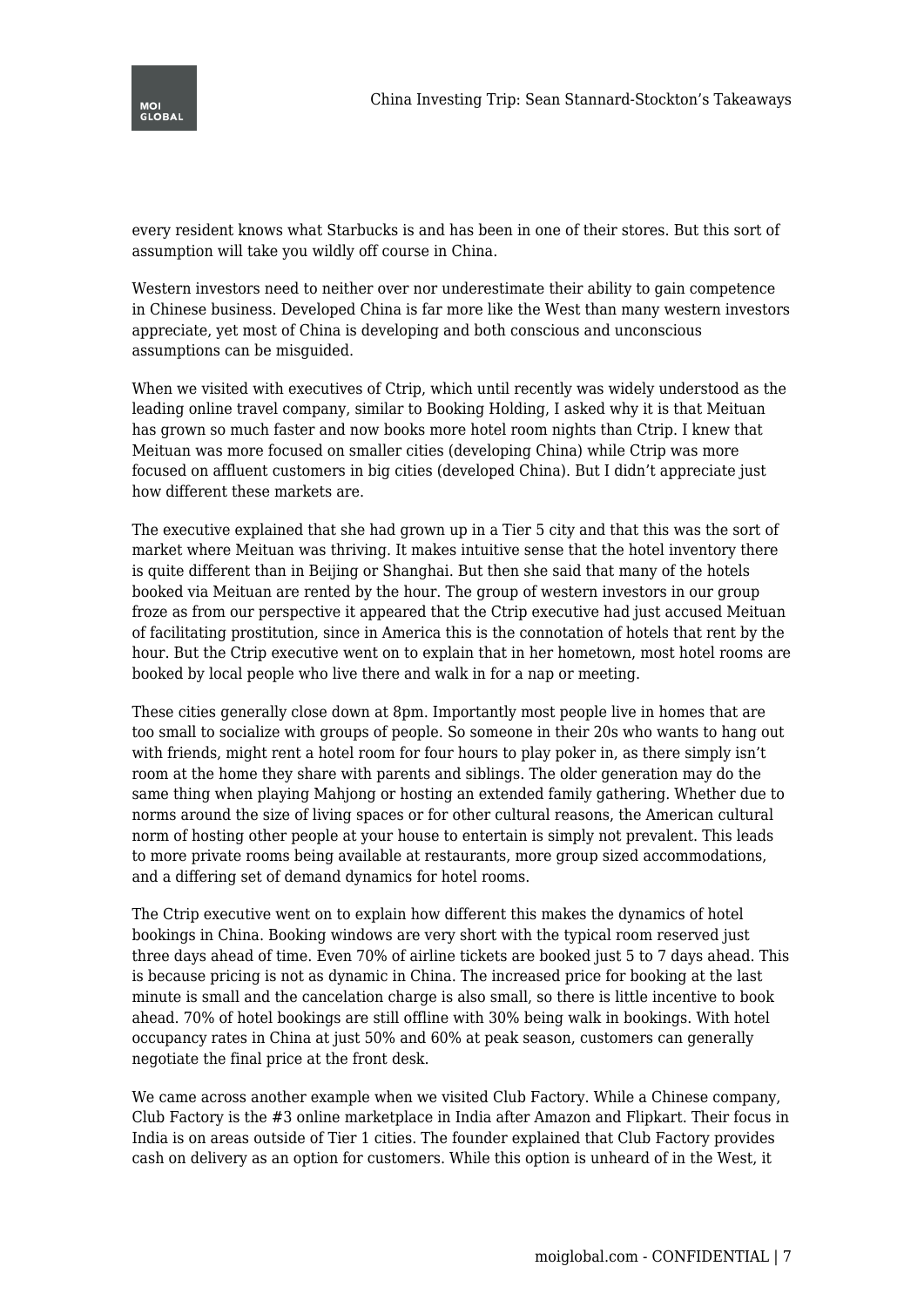



makes up 70% of Club Factory sales. This was also true in China in the past, but Alibaba has phased it out. Cash on delivery started because consumers didn't have a digital payment method. But now it is hard to break the cultural norm. Consumers in India outside of the Tier 1 cities don't trust online orders yet so they don't want to pay until they have the product in hand. It is also common for people to refuse part of the order after seeing it in person and then only pay for what they keep.

These sorts of fundamentally different competitive and market dynamics in many emerging markets is why many western investors rightly view companies serving these economies as outside their circle of competence.

## **The Context That Allowed for China's Rapid Growth**

One of the attractions of China to investors is the potential for very, very rapid growth. For instance, Alibaba grew by five times from ¥7 billion in revenue in 2010 to ¥35 billion in 2013. It then grew by almost five times again by 2017 and is forecast to have grown by another three times by 2020. This is a 10 year annualized growth rate of 54% meaning Alibaba has 77 times more revenue than it did a decade ago. For comparison, during that same time period Amazon's revenue is forecast to grow by 10x, Alphabet by 5x and Apple by 4.5x.

But while this growth potential is seductive to investors, it also gives pause to investors who worry about Chinese companies rapidly taking market share in the West. As long term shareholders of Mastercard, we're familiar with the media reports that come out each year saying that Alipay is now being accepted in Las Vegas taxis, or New York luxury shops, and that it must be only a matter of time before America flips completely to Chinese payment options.

However, the rapid growth of businesses in China is due just as much to the historically low levels of development as it is to any specialness about Chinese companies themselves. For instance, Alipay and WeChat Pay took off so incredibly quickly and became so dominant, because they were replacing a hugely inefficient cash-based system. Alipay was much, much better than cash and this set the stage for its rapid adoption. But in the US, there is already a robust digital payment system in place. While Alipay may or may not be a better system than Mastercard, at best it is an incremental rather than revolutionary improvement over the existing system in the US.

This is similar to how cell phone adoption in emerging markets has been much faster than in developed markets. This sort of "leapfrogging" of a phase of development occurs when an emerging market does not yet have a legacy infrastructure in place by the time the next way of infrastructure arrives. Many people in emerging economies did not yet have a landline by the time cell phones became widely available and smartphones were available before many people had a home PC. So many people in emerging markets skipped ever having a landline or PC and went straight to a smartphone.

In other words, while rapid growth is easy to associate with rapid development, the rapid growth in emerging markets in certain categories can often by a function of slow historical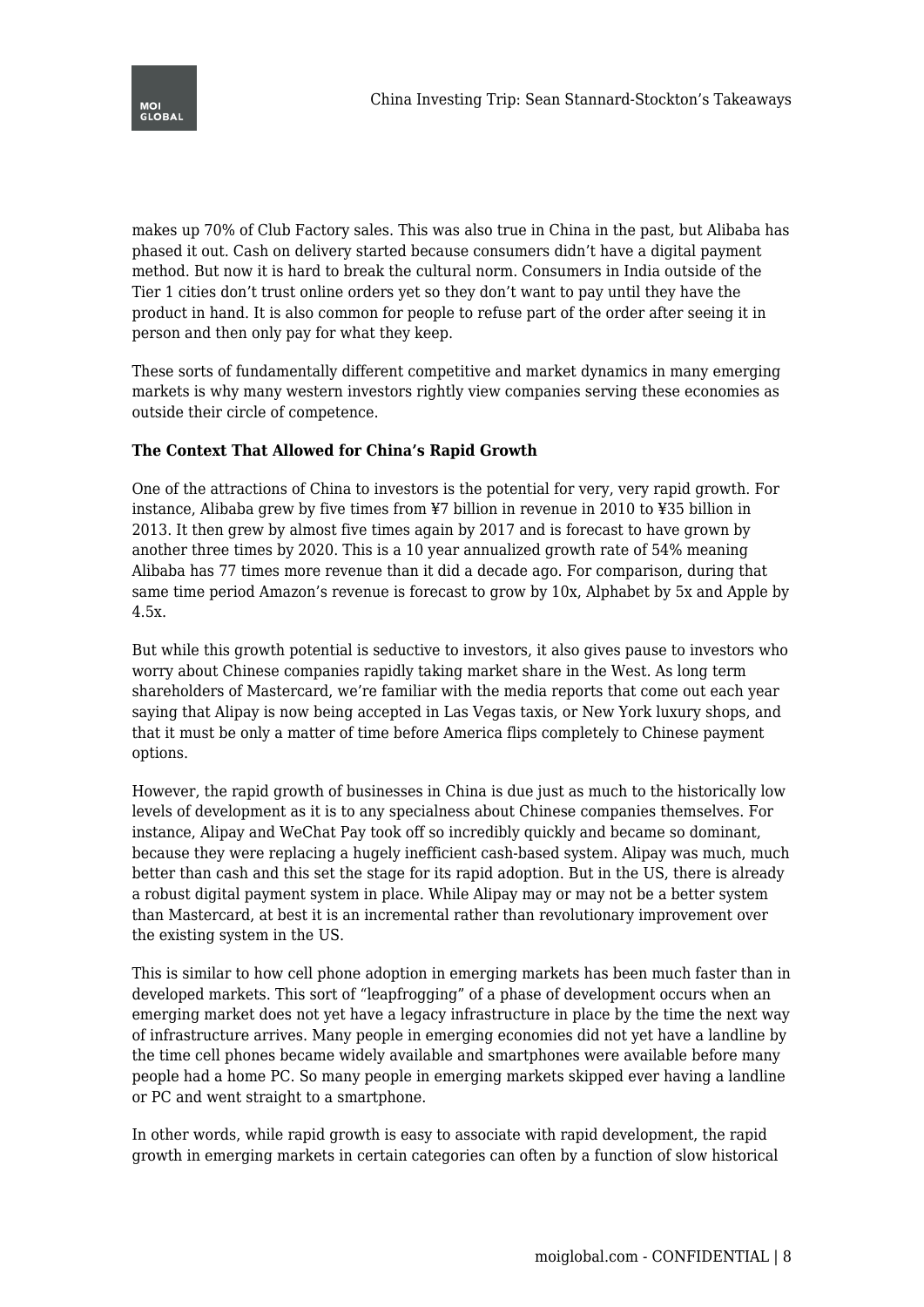

development paired with leapfrogging.

Today, people in China use WeChat to pay their utilities, their rent and at vending machines. Why then are so many payments in the West still processed via paper checks or wire transfers (even "online bill pay" is often just digital instructions sent to your bank to print out a check and mail it to the biller)? It is because the systems that enable more efficient payments to billers offer functions that are only incremental improvements beyond the legacy systems that are already in place.

With this context in mind, Alibaba's amazing growth can be seen in the context of the country's poorly developed brick and mortar retail ecosystem. While Amazon hasn't grown as quickly, that is in part due to the very developed pre-existing brick and mortar retail ecosystem in the US. Living in Silicon Valley, I'm a heavy user of Amazon and e-commerce more generally. But there are also a huge number of retail stores just minutes from my house from small local boutiques to big box stores and malls. So while e-commerce is an improvement over brick and mortar in the US, in China the underdeveloped retail ecosystem created a situation where e-commerce offered a leapfrog opportunity.

You can find another example in the hard to believe, but absolutely true fact that China used more cement between 2011 and 2013 than the US used during the 20th century. This is a mind-blowing statistic no matter what context you put it in. But China is nearly ten times larger in terms of population today as the US was on average during the 20th century and the fact that they had a completely emerging economy just a few decades ago means that there was a huge, unmet opportunity to urbanize the country in a short period of time.

What this means from our perspective is that rapid growth of Chinese companies is not due to some mysterious special sauce. But to a pattern that is observable in other countries at other points in history. It is unlikely that Chinese companies that seek to grow outside of China will replicate their rapid growth unless the context of the markets they enter are similarly underdeveloped as China was, and still is in many sectors. On the flip side, Chinese companies entering emerging markets such as India, may have significant advantages over developed market companies entering the same market.

Does this mean that Alipay or WeChat Pay can't compete with Mastercard and Visa in the US? No, not at all. But it does mean you are unlikely to see the sort of massive market share gains WeChat Pay was able to achieve literally overnight in 2014 when the company gamified the digital wallet experience by dropping \$80 million into "red envelopes" for users to send to each other. This led to a tripling of WeChat Payment users from 30 million to 100 million in just a month and to China's mobile payment industry to exceed the size of the US that same year. After 20 million red envelopes of WeChat Pay "cash" were sent in 2014, 3.2 billion such payment transactions were sent the following year, followed by a brain melting 32 billion transactions in 2016.

The bottom line is that the rapid growth potential of the companies serving the Chinese market may be challenging to forecast, but they are understandable. China is not a mysterious place governed by unfathomable market dynamics. Instead, it is a unique place that is neither a more advanced economy that will lead the west, not an emerging economy